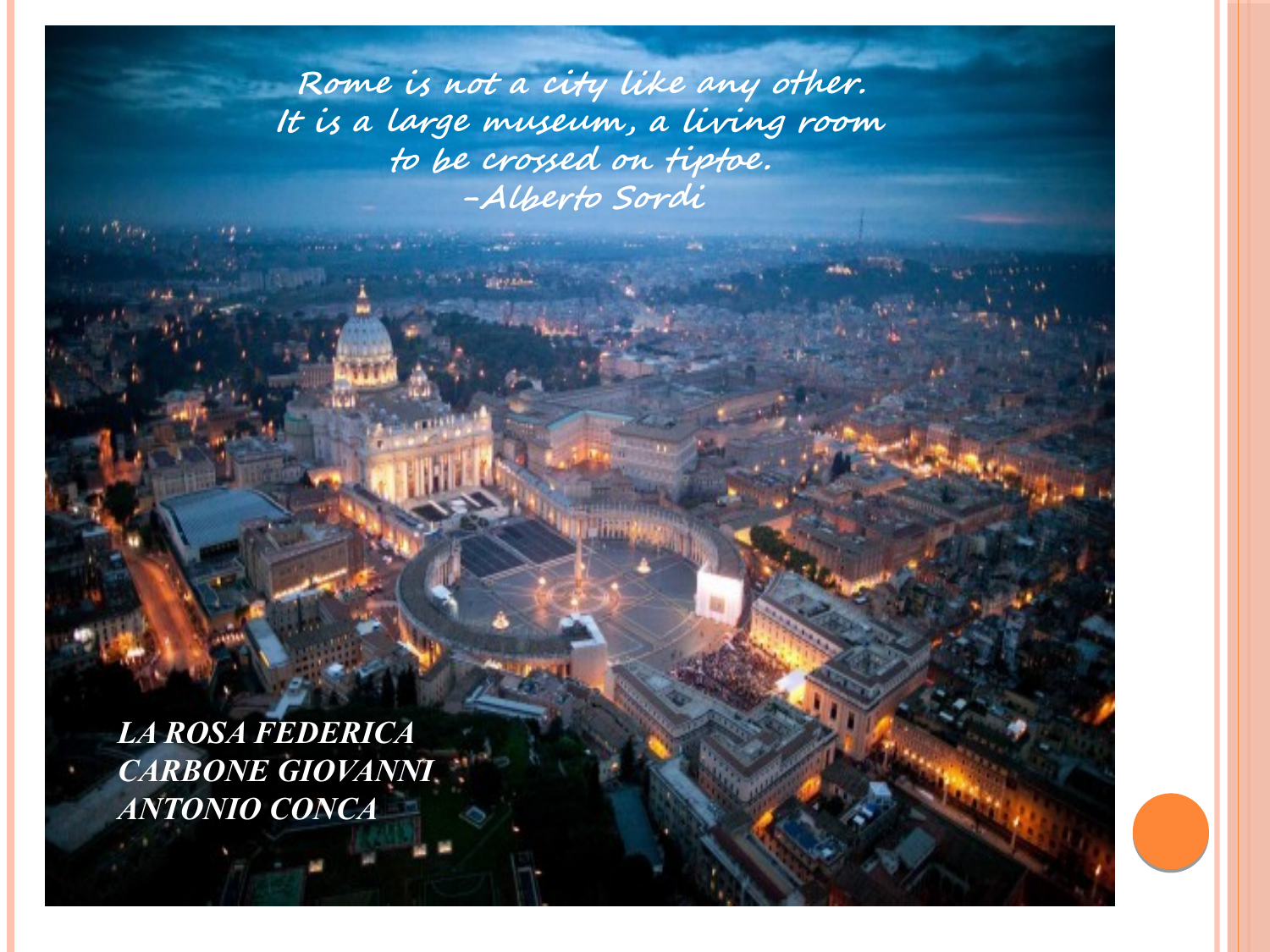## **PIAZZA NAVONA**

**Piazza Navona, was the Stadium of Domitian which was built by the emperor Domitian. The name of the square was originally "in Agone", since the stadium was used for athletics competitions. In ancient times the site was flooded for the "naumachie".**

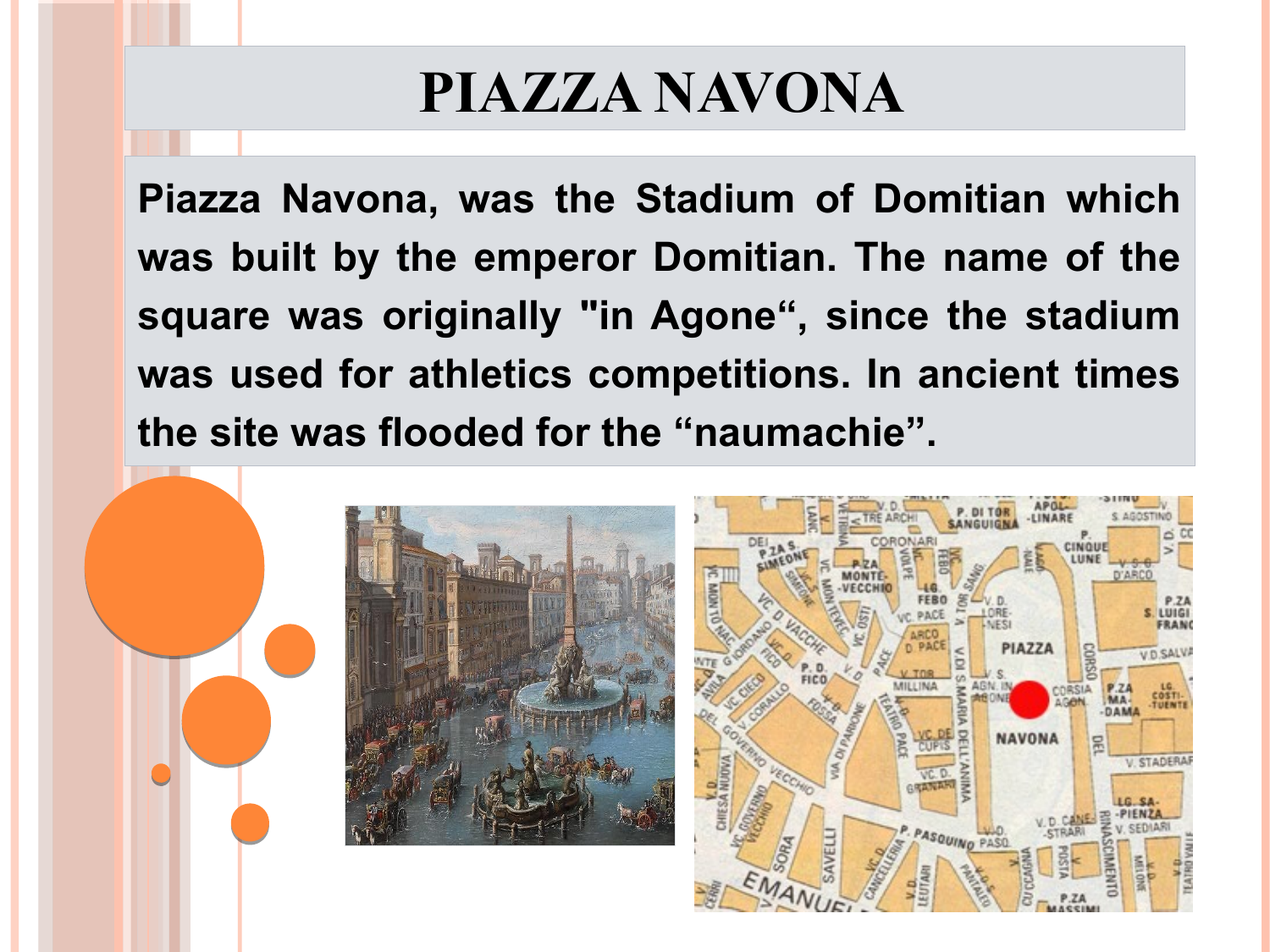## **FONTANA DEI 4 FIUMI**

**The fountain of the four rivers represents four of the most important rivers in the world: the Ganges which represents the navigability of the river; the Nile represents Egypt; The Danube touches the Pope's coat of arms, as it is the closest major river to Rome, and the Río de la Plata, that sits on a stack of coins, it's a symbol of the riches America could offer Europe.**